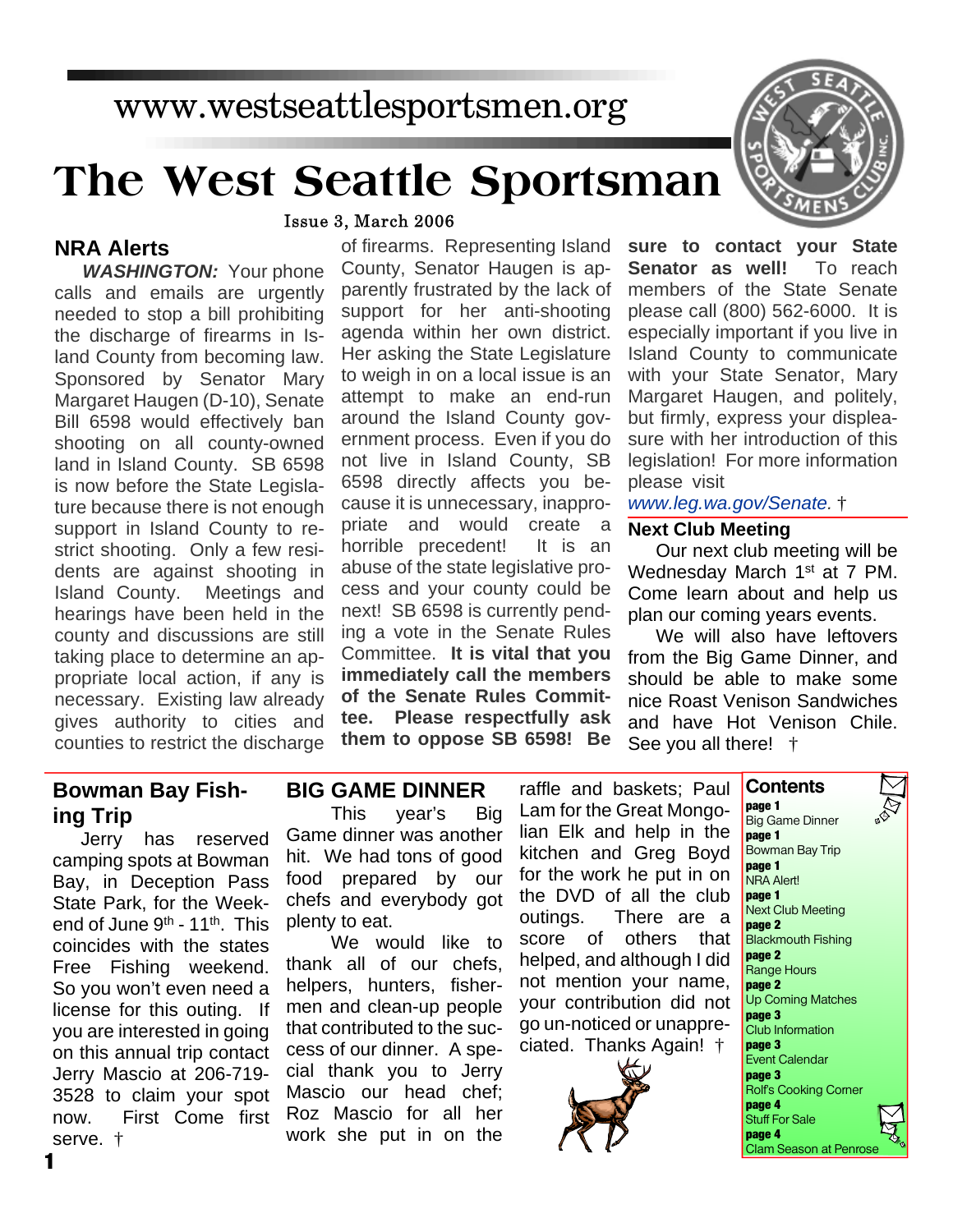#### **Mooching, Trolling work for Clay Banks Blackmouth**

*Taken from Fishing and Hunting News, written by Jessica Howard.*

When Area 11 Blackmouth fishing reopens Feb. 16, hit the Clay Banks near Point Defiance. "I was trolling the 90 to 150-foot water and consistently scoring on some nicesize fish during the last days of the Blackmouth season in December," says Capt. John Keizer at SalmonUniversity.com, "and I fully expect that on the Feb. 16 opener it will be a repeat performance." Most of the salmon in this area will range from the legal 22-inch size up to 9 pounds.

Mooching off the bank: Clay Banks are located between the park on Owen Beach and run east of the lighthouse at Point Defiance. Set up on the outgoing tide and drift just about 50 yards west of Owen Beach. Try the 90-foot line, if you're fishing around dawn. As it gets lighter, continue to move into the deeper water.

Go with the flow towards the light house. As you go into deeper water, pick up and make the drift again. You'll want to give your cutplug herring a lot of reel action - work it, hit bottom,

crank up slowly, then drop to bottom and repeat. Watch for those fish that pick up on the drop; if you're line slacks and you're not on bottom, reel like crazy. When you feel tension, set the hook!

Trolling tips: Troll just outside the moochers and target the bottom 10 feet of water here. Usually, I troll from the Boathouse to the Clay Banks. Just like the moochers, I add depth on each pass until I find Blackmouth.

Look for those concentrations of bait just off the bottom, and keep your tackle just under the bait mass to score on feeding fish. Keizer favors pulling a double glow spoon 40 inches behind a flasher.

Quartermaster! On the end of Vashon Island, Quartermaster can be a good Blackmouth hangout. When the bait is in, fish will be in too.

Troll the entrance; some locals drag plain fresh cutplug herring off the riggers and do very well here.

Sound conditions change daily here; bait will move around and the fish follow.

Updates: For the most current Information call the Point De-<br>fiance lacked boathouse I Boathouse (253-591-5325) before heading out. †

#### **Blackmouth Fishing Area 9**

*Taken from Fishing and Hunting News, written by Jessica Howard.*

Start at 90 feet for blackies in southern Area 9. Troll down the east side of Possession Bar on the outgoing tide and you'll find salmon water.

"I know that there are fish there," says Tom Nelson at Salmon University.com. "Eastside contours in the 90- to 120-foot line should be the blackmouth ticket right up to low-water tide change." After that, the incoming tide is pretty weak. Take a pass on the west side of Possession, move up north and troll Double Bluff. This whole area was awesome fishing last year.

At Double Bluff, troll the incoming tide in the 80- to 100-foot water and concentrate on keeping your tackle in the bottom 20 feet. "Start up by the houses near Useless Bay and troll towards Point No Point. This will put you on the right bottom ledge," says Nelson.

Point No Point on outgoing tide can be hot. Troll or mooch from the lighthouse with the current flow in 90 to 100 feet. Nelson's tackle selection is large flasher-and-squid combination, spoons or plugs if lots of bait is around. There are boat ramps in Everett, Kingston and on the south end of Whidbey Island. †

#### **Up coming Small bore & Air Matches**

| Mar 4-5   | Olympia             | Junior Olympic Air Rifle 3-P C'ship (West) |
|-----------|---------------------|--------------------------------------------|
| Mar 11    | <b>West Seattle</b> | Open Air Pistol                            |
| Mar 18-19 | West Seattle        | Junior 3-P & 3-P Air Rifle Sectionals      |
| Mar 19    | Centralia           | State 4-P Championship (West)              |
| Apr 8     | West Seattle        | Cub Match (prone & kneeling)               |
| Apr 22    | Puyallup            | Junior International 3-P PTO               |
| May 12    | Wenatchee           | Junior Air Rifle Match                     |
| May 13-14 | Wenatchee           | Junior Outdoor Championships               |
| Jun 3-4   | Tacoma              | Schützenfest / NRA 3-P Championship        |
| Jun 10-11 | Tacoma              | Koehler Memorial prone                     |
| Jun 24-25 | Puyallup            | NRA 3-Position Regional                    |
|           |                     |                                            |

**Range Hours and Activity**

Monday - Small Bore - 6 PM Tuesday - Winter Rifle League Wednesday - Juniors - Call Fred Burr at 206-935-4883 for information. Cost: Adult members \$2.00, nonmembers \$4.00, Juniors \$1.00.

Issue 3, March 2006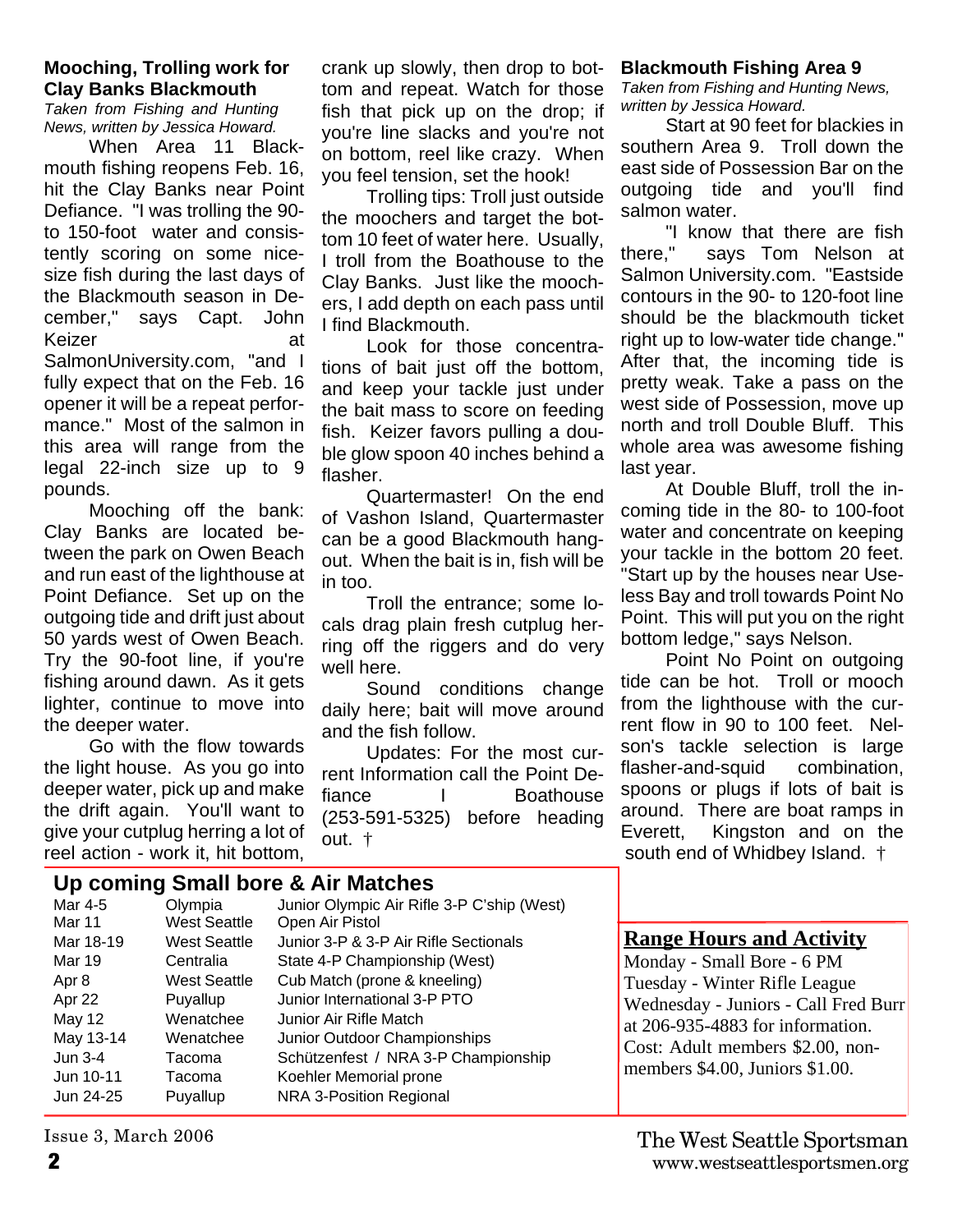### **The West Seattle Sportsmen's Club Sponsors of the Roger Dahl Rifle Training Range**

President – Cam Robison 206-431-8337 Jerry Mascio 206-937-3614 Vice Pres. – Greg Boyd 425-337-3771 Frank Novito Secretary – Tony Olszewski 425-226-5643 Rolf Erickson Treasurer – Fred Burr 206-935-4883 Rec. Sec. – Richard George Contact us at info@westseattlesportsmen.org

#### **Rolf's Cooking Corner**

**BEST EVER STUFFED EGGS** *By Mamie Moser* 6 eggs, hard-boiled 1/8 tsp. onion powder 1/4 c. mayonnaise (preferably Best Foods) 1/8 tsp. white pepper 1/2, tsp. Bon Appetite (Schilling gourmet spice) 1 tsp. lemon juice 1/2 tsp. instant chicken bouillon

1/8 tsp. ground turmeric Peel and carefully cut hard-

boiled eggs in half lengthwise. Remove yolks and "fluff up" with a pastry blender. Add mayonnaise, lemon juice chicken bouillon, onion powder, pepper, Bon Appetite and turmeric. Mix thoroughly. Refill egg whites, pile the yolk mixture high. Top eggs with any of the following: parsley flakes, paprika, capers, bacon



#### **OFFICERS TRUSTEES**

powder to the original recipe or the first variation. 4) To any of the above recipes stir in 1/2 c finely minced cooked or canned chicken or 3 slices

bacon which have been crisp-cooked and crumbled (or 2 T. instant bacon bits). Recipe Note: Moe and Mamie are active in the Quilcene Fire Department and frequently respond to the Coyle calls from their end of the Peninsula. They moved here from California in the 1980's. Moe also works with the USFS. They are members of Quilcene Presbyterian



### bits, anchovies, black or green **Events Calendar**

turmeric, use 1/2 to 1 tsp. dill April 5<sup>th</sup> - Club Meeting weed, 3/4 tsp. celery salt and April 14<sup>th</sup> - 16<sup>th</sup> - Quincy Lakes Fisha dash of cayenne or red pep-ing per. 3) Add 1/2 to 1 tsp. curry April - Razor Clamming ??? Feb 3rd - Big Game Dinner Feb 24th - 26th - Razor Clamming March 1<sup>st</sup> - Club Meeting May 27<sup>th</sup> - 28<sup>th</sup> - Clam Digging May 31<sup>st</sup> - Clam Bake June 9<sup>th</sup> - 11<sup>th</sup> - Bowman Bav

> If you have any ideas for programs to have at the club meetings or any good outing ideas let one of the Officers or Trustees know. You may contact us at:

info@westseattlesportsmen.org

| parsley flakes, paprika, capers, bacon Church. +                                                                                                                                                                                                                                                                                                                                                                                                                                                                                                                                                                  |                               |                                         |                     |  |  |
|-------------------------------------------------------------------------------------------------------------------------------------------------------------------------------------------------------------------------------------------------------------------------------------------------------------------------------------------------------------------------------------------------------------------------------------------------------------------------------------------------------------------------------------------------------------------------------------------------------------------|-------------------------------|-----------------------------------------|---------------------|--|--|
| <b>New</b>                                                                                                                                                                                                                                                                                                                                                                                                                                                                                                                                                                                                        | <b>MEMBERSHIP APPLICATION</b> |                                         | <b>Renewal</b>      |  |  |
| <b>WEST SEATTLE SPORTSMEN'S CLUB</b>                                                                                                                                                                                                                                                                                                                                                                                                                                                                                                                                                                              |                               |                                         |                     |  |  |
|                                                                                                                                                                                                                                                                                                                                                                                                                                                                                                                                                                                                                   |                               |                                         | Date                |  |  |
| University of The Mashington, being interested in the<br>propagation and conservation of game birds, game animals, and fish in the State of Washington, do hereby apply<br>for membership in the WEST SEATTLE SPORTSMEN'S CLUB and tender herewith the sum of \$<br>payment of one year's dues.<br>If solemnly swear that I will abide by the Constitution and By-Laws of the West Seattle Sportsmen's Club and<br>help in its up-building and I will not willfully disobey the Game Laws wherever I fish or hunt. I will always be<br>a true sportsman both in the field and to my brother members at all times. |                               |                                         |                     |  |  |
| Signed_                                                                                                                                                                                                                                                                                                                                                                                                                                                                                                                                                                                                           |                               | If you would like to                    |                     |  |  |
| <b>Street Address</b>                                                                                                                                                                                                                                                                                                                                                                                                                                                                                                                                                                                             |                               | receive the Club<br>newsletter by email |                     |  |  |
|                                                                                                                                                                                                                                                                                                                                                                                                                                                                                                                                                                                                                   |                               | check here.                             |                     |  |  |
| Phone <b>Phone Phone Phone Phone Phone Phone Phone Phone Phone Phone Phone Phone Phone Phone Phone Phone Phone Phone Phone Phone Phone Phone Phone Phone Phone Phone Phone</b>                                                                                                                                                                                                                                                                                                                                                                                                                                    |                               |                                         |                     |  |  |
| (New Only)                                                                                                                                                                                                                                                                                                                                                                                                                                                                                                                                                                                                        |                               |                                         |                     |  |  |
| The West Seattle Sportsman                                                                                                                                                                                                                                                                                                                                                                                                                                                                                                                                                                                        |                               |                                         | Issue 3, March 2006 |  |  |

www.seattlesportsmen.org **3** The West Seattle Sportsman